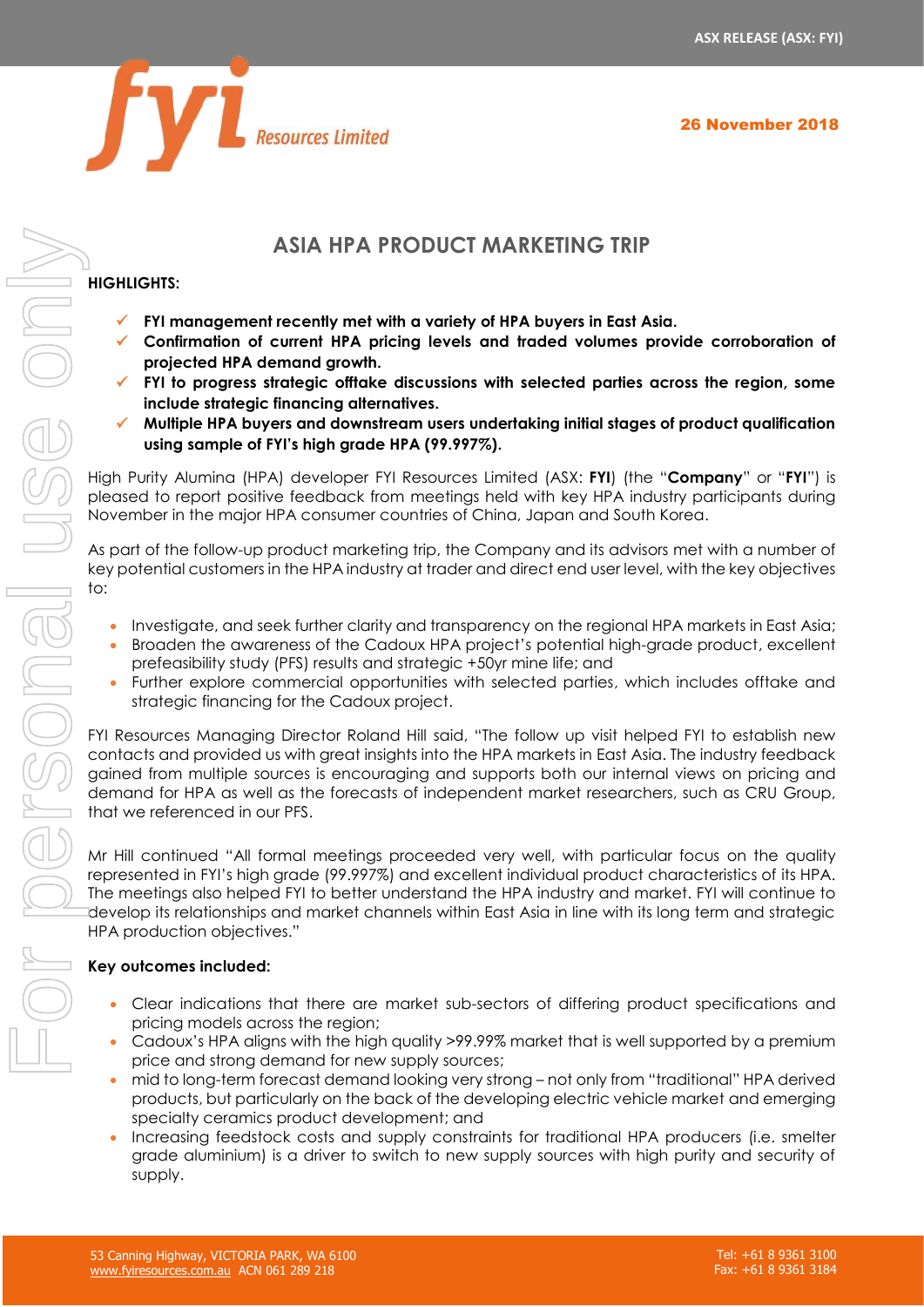

## **Next Steps:**

The Company has already completed an internal qualification of the groups met with our preferred group of buyers and end-users of HPA already undertaking discussions towards establishing formal relationships for offtake. Discussions with select parties may also include strategic financing alternatives for the Cadoux HPA project going forward.

The Company will update shareholders in due course as one or more of these groups moves to a form of binding agreement. The timetable or these negotiations will run in parallel with the bankable feasibility study activities now underway.

# **Further information:**

**Roland Hill Simon Hinsley** Managing Director **Investor & Media Relations** Tel: +61 414 666 178 Tel: 0401 809 653

[Roland.hill@fyiresources.com.au](mailto:Roland.hill@fyiresources.com.au) [simon@nwrcommunications.com.au](mailto:simon@nwrcommunications.com.au)

# **About FYI Resources Limited**

FYI is positioning itself to be a significant producer of high purity alumina (4N or HPA) in a rapidly developing LED, electric vehicle, smartphone and television screen as well as other associated hightech product markets.

The foundation of FYI's HPA strategy is the superior quality aluminous clay (kaolin) deposit at Cadoux and the exceptional positive metallurgical response that the feedstock has to the Company's moderate temperature, atmospheric pressure and straightforward HCl flowsheet. The strategy's superior quality attributes combine resulting in world class HPA project potential.

On 25 September 2018, FYI announced results of its Preliminary Feasibility Study ("PFS") for its Cadoux kaolin project in Western Australia. The PFS confirmed the Company's intention to become a predominant vertically-integrated, long life producer of high quality, sought after high purity alumina ("HPA").

Reflective of Cadoux's quality as a feedstock and the efficiency of the Company's innovative flowsheet, the PFS resulted in an leading industry economic outcomes that indicate the Project could produce up to 8,000 tonnes per annum of HPA with both low capital (US\$180m) and operating costs (US%6,467/t), delivering an NPV(10%) of US\$506 million for a 25-year project mine life from >50-year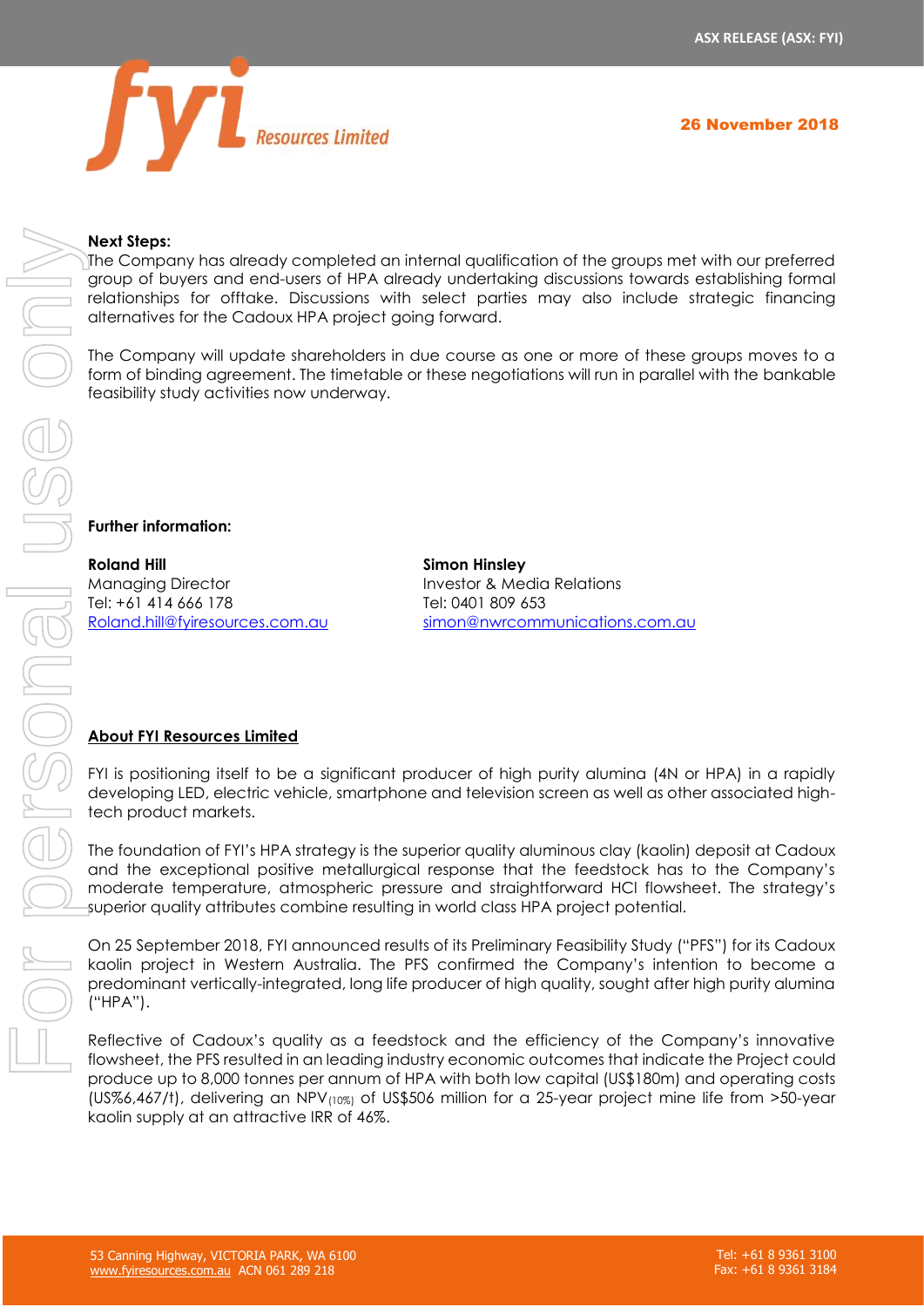

26 November 2018



**FYI Cadoux HPA Pre-Feasibility summary economic metrics**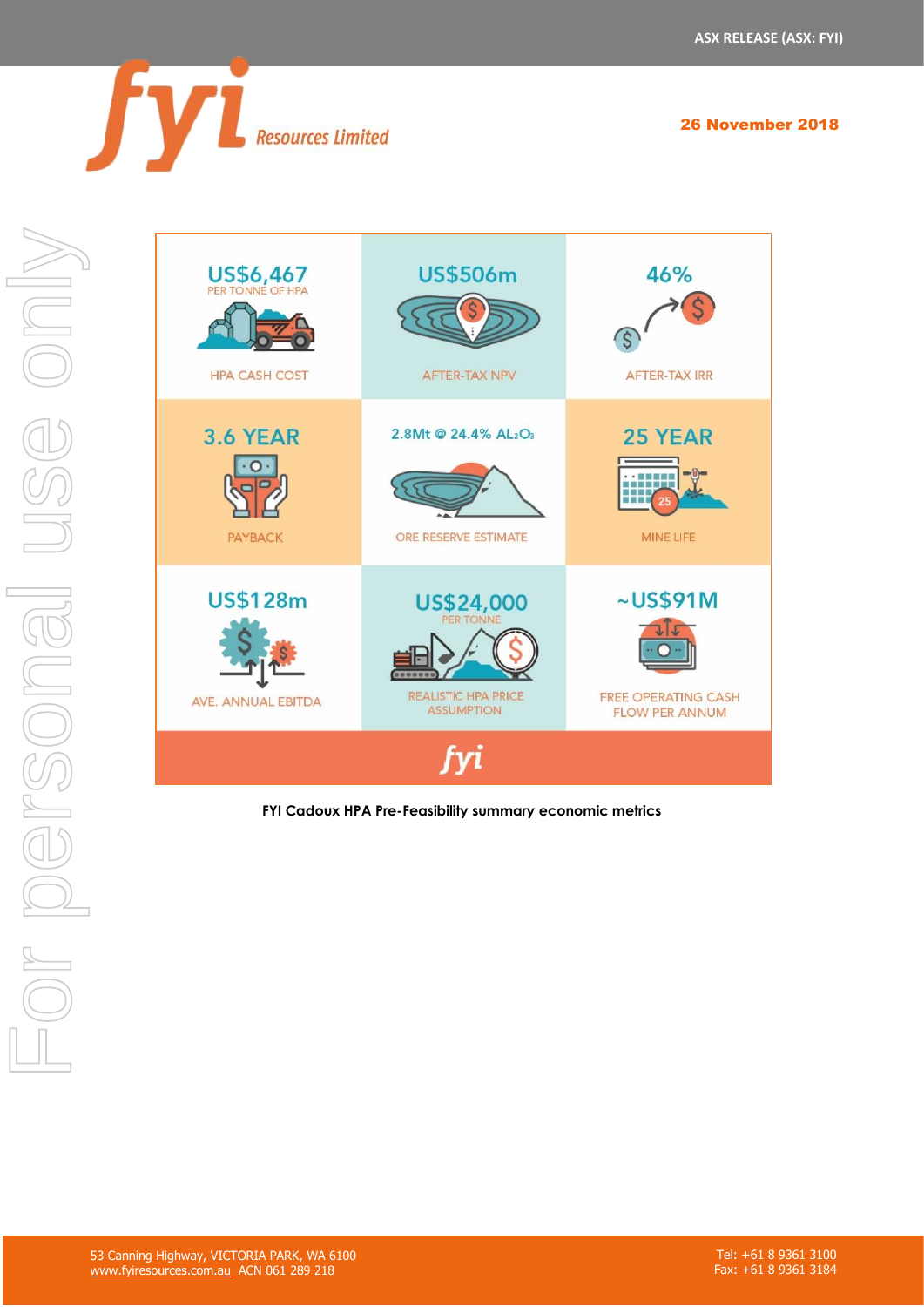

# **Competent Persons Statements**

#### **Ore Reserves**

The information in this report that relates to Ore Reserves is based on information compiled by Mr. Steve Craig, who is a Fellow of the Australasian Institute of Mining and Metallurgy. Steve Craig is a full-time employee of Orelogy Consulting Pty Ltd and has sufficient experience relevant to the style of mineralisation and type of deposit under consideration and to the activity which they are undertaking to qualify as a Competent Person as defined in the 2012 Edition of the "Australasian Code for Reporting of Exploration Results, Mineral Resources and Ore Reserves". The information is extracted from the announcements dated 23 and 29 October 2018 and are available to view on the Company's website at [www.fyiresources.com.au](http://www.fyiresources.com.au/). The Company confirms that it is not aware of any new information or data that materially affects the information included in the original market announcements and that all material assumptions and technical parameters underpinning the findings in the relevant market announcements continue to apply and have not materially changed and that all material assumptions and technical parameters underpinning the estimate in the relevant market announcement continue to apply and have not materially changed. The Company confirms that the form and context in which the Competent Person's findings are presented have not been materially modified from the original announcement.

#### **Mineral Resources**

The information in this report that relates to Mineral Resources is based on information compiled by Mr Grant Louw, under the direction and supervision of Dr Andrew Scogings, who are both full-time employees of CSA Global. Dr Scogings is a Member of the Australasian Institute of Mining and Metallurgy and a Member of the Australian Institute of Geoscientists. He is a Registered Professional Geologist in Industrial Minerals. Dr Scogings has sufficient experience relevant to the style of mineralisation and type of deposit under consideration and to the activity which he is undertaking to qualify as Competent Person as defined in the 2012 Edition of the "Australasian Code for the Reporting of Exploration Results, Mineral Resources, and Ore Reserves". The information is extracted from the PFS announcement dated 25 September 2018 and is available to view on the Company's website at [www.fyiresources.com.au](http://www.fyiresources.com.au/) . The Company confirms that it is not aware of any new information or data that materially affects the information included in the original market announcements and that all material assumptions and technical parameters underpinning the findings in the relevant market announcements continue to apply and have not materially changed and that all material assumptions and technical parameters underpinning the estimate in the relevant market announcement continue to apply and have not materially changed. The Company confirms that the form and context in which the Competent Person's findings are presented have not been materially modified from the original announcement. **Someters Pressuments**<br> **Sometives and the statistical parameters under the relevant market and the statistical parameters in the finding of the relevant market and the statistical parameters under the relevant market and** 

#### **Metallurgy**

The information in this report that relates to metallurgy and metallurgical test work is based on information reviewed and compiled by Mr Daryl Evans, a Competent Person who is a Fellow of the Australian Institute of Mining and Metallurgy (AusIMM). Mr Evans is an employee of Independent Metallurgical Operations Pty Ltd, and is a contractor to FYI. Mr Evans has sufficient experience that is relevant to this style of processing and type of deposit under consideration, and to the activity that he has undertaken to qualify as a Competent Person as defined in the 2012 Edition of the "Australasian Code for the Reporting of Exploration Results, Mineral Resources and Ore Reserves". Announcements in respect to metallurgical results are available to view on the Company's website at [www.fyiresources.com.au](http://www.fyiresources.com.au/) . The Company confirms that it is not aware of any new information or data that materially affects the information included in the original market announcements and that all material continue to apply and have not materially changed.